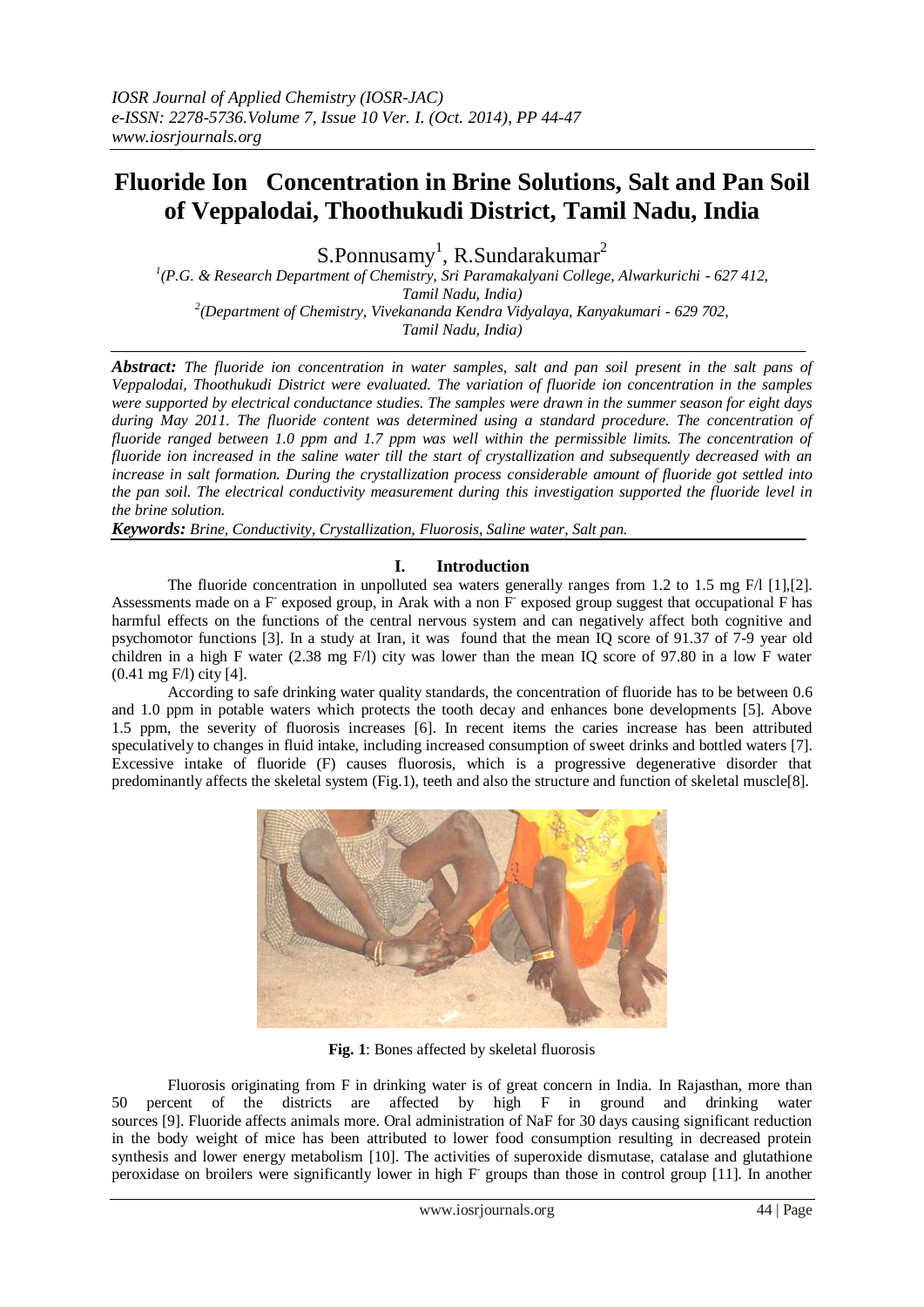study**,** a group of rats received silymarin followed by NaF, in which silymarin has a potent ameliorative effect on NaF- induced oxidative stress in rat erythrocytes [12].



**II. Materials and Methods** The study area is located at Veppalodai, Thoothukudi District in the Southern part of India (Fig. 2).

 **Fig. 2:** Location of Veppalodai in South India

Here, the sea water salt pans cover an area of 1011.74 hectares. The brine samples were collected from the salt pan daily for a period of 7 days everyday during the summer season (May, 2011) (Table 1). The sample bottles of 1 litre capacity were first rinsed with de-ionized water and then for two to three times with the brine samples before collecting it for analysis. The concentration of the saline water in a pan gradually increases due to evaporation, and finally it becomes the salt. After the saline water was released from the reservoir pond, the salt got crystallized on the seventh day. The complete crystallized salt and pan soil were collected after its formation. The crystallized, solid salt sample was also collected in a clean polythene container. For analyzing the salt, the salt was converted into a saturated solution by dissolving 390 g salt in 1 litre of the de-ionised water. Pan soil was collected by inserting a PVC pipe of 2 feet length into the soil. For analyzing the pan soil, 470 g of the same soil was dissolved in 1 litre of the de-ionized water.

# **2.1 Preparation of the reagent**

70 mg of alizarin red S was dissolved in 50 ml of distilled water. 300 mg of zirconyl chloride octahydrate was dissolved in 50 ml of distilled water. The alizarin red S solution was poured slowly into zirconyl chloride octahydrate solution. After few minutes the solution became clear. This was called as the first solution. To a little amount of distilled water 101 ml of concentrated hydrochloric acid was added and the volume made upto 400 ml. To this 33.3 ml of the concentrated sulphuric acid was added. The solution was cooled. The first solution was mixed with the second solution. This mixture was made upto 1000 ml in a standard measuring flask.

## **2.2 Analysis of Fluoride**

100 ml of sample or a portion of sample was taken and diluted to 100 ml in a Nesslers tube. 5 ml of acid – zirconyl alizarin reagent was added and kept in dark. The colour standards were compared after one hour. The volume of standard fluoride which was used for comparing the colours were noted [13], and the fluoride content calculated using the formula,<br>
Eluorida (npm) – Standard fluoride in ml x 50 x 100

 $Fluoride (ppm) =$ Sample in ml

## **2.3 Determination of electrical conductance**

Electrical conductance of the water samples were carried out using a conductivity meter (Systronics). The conductivity meter was calibrated using 0.01 N KCl solution at 25°C. The conductivity cell was washed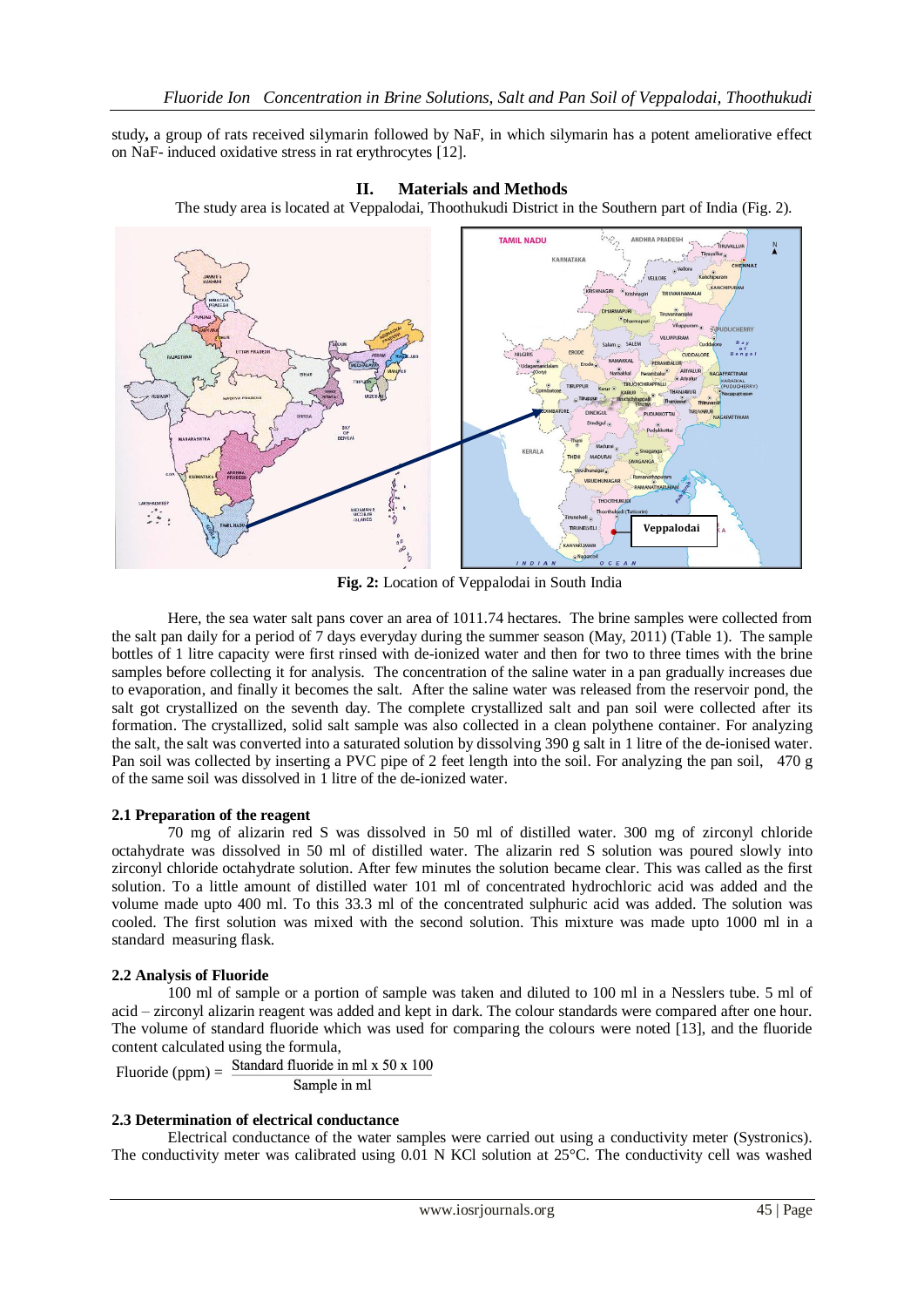free of KCl solution by distilled water and finally with the respective samples. The electrical conductance of the different saline water samples were measured at 25°C, and the result was tabulated.

## **III. Results**

Fluoride is an important component in brine solutions, salt and pan soil. The fluoride ion concentration and electrical conductivity of the above samples were estimated/measured and are tabulated in Table 1.

**Table 1:** Analysis of fluoride ion concentration (ppm) and electrical conductivity (dS/m) in brine samples, salt and pan soil.

| Electrical conductance $(dS/m)$ |
|---------------------------------|
| 149                             |
| 156                             |
| 166                             |
| 173                             |
| 179                             |
| 159                             |
| 146                             |
| 188                             |
| 197                             |
|                                 |

 S1-S7 indicates brine samples S8 indicates salt sample S9 indicates pan soil sample

The amount of fluoride ion present in the saline water samples available in salt pan were analyzed till the crystallization stage and are presented in Fig. 3. As seen in Fig 3, in the initial stage, the concentration of fluoride ion was low and with the progression of sample collection from salt pan daily it increased gradually and attained the maximum value (1.2 ppm to 1.7 ppm). The higher value of fluoride content gradually declined with the formation of salt during the crystallization process (1.7 ppm to 1.0 ppm).



**Fig. 3:** Fluoride ion concentration in brine samples during crystallization stages.

During the crystallization process considerable amount of fluoride got settled in the pan soil, which was detected to be 1.0 ppm. The level of fluoride ion concentration in the various samples collected were also supported aptly by electrical conductivity studies which is portrayed in Fig. 4.

 The electrical conductivity of the brine samples measured candidly reflected a gradual increase reaching the highest value of 179 dS/m which later decreased subsequently (146 dS/m). However, on testing the pan soil, the higher E.C.value (197 dS/m) recorded which could be attributed to the existence of other ions that include both cations and anions.